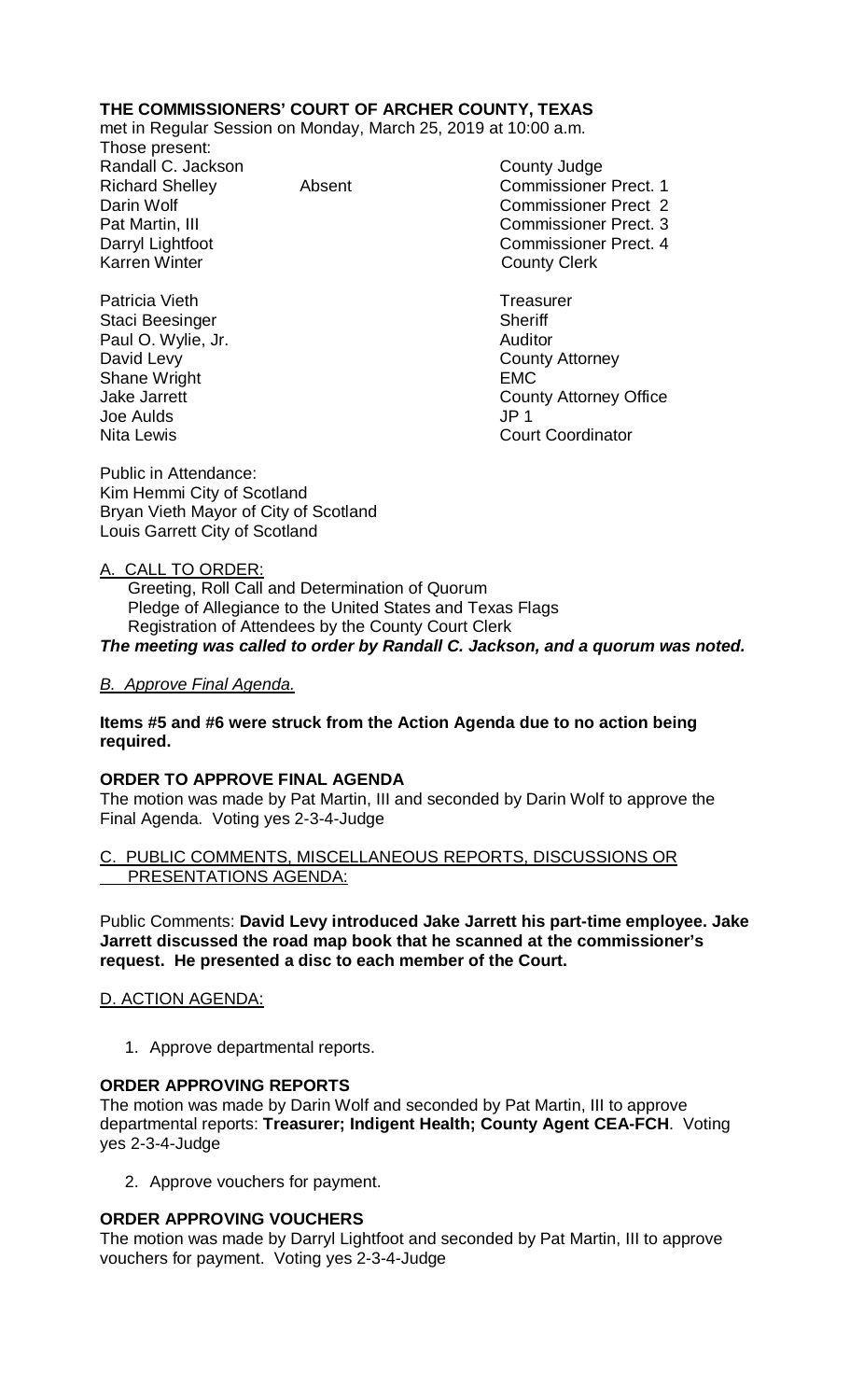3. Approve payroll reports.

## **ORDER APPROVING REPORTS**

The motion was made by Randall C. Jackson and seconded by Darryl Lightfoot to approve payroll reports. Voting yes 2-3-4-Judge

- 4. Approve line item transfers. **Removed.**
- 5. Approve Education Certificates.

### ORDER APPROVING CERTIFICATES

The motion was made by Pat Martin, III and seconded by Darin Wolf to approve education certificates: **Pat Martin, III; Darryl Lightfoot; David Levy; Shane Wright; Joe Aulds**. Voting yes 2-3-4-Judge

- 6. Approve Publisher's Certificates. **Removed.**
- 7. Consider and/or approve Resolution for *Indigent Defense Fund.*

## **ORDER APPROVING RESOLUTION**

The motion was made by Pat Martin, III and seconded by Darryl Lightfoot to approve Resolution for Indigent Defense Fund. Voting yes 2-3-4-Judge

8. Consider and/or take action on the bid submitted for Tax Resale property – *Lot 5, Block 21, Town of Archer City, Archer County, Texas; 310 W. Plum.*

### **ORDER ACCEPTING BID**

The motion was made by Darin Wolf and seconded by Pat Martin, III to accept the bid of LaFonda and Crystal Huffman in the amount of \$2,000.00 for Lot 5, Block 21, Town of Archer City also known as 310 W. Plum. Voting yes 2-3-4-Judge

- 9. Discuss and/or take action on the adoption of City of Scotland roads --- *Hemmi Rd, Hoffman Rd, and west portion of Mingle Rd* --- to the Archer County Road System. **Bryan Vieth discussed de-annexation of Hemmi Rd, Hoffman Rd and portion of Mingle Rd. Vieth explained why City of Scotland's city limits cover so many acres compared to the cities around Scotland. He reported the City of Scotland wanted the Commissioner's Court feedback on the deannexation of the roads discussed. Darin Wolf discussed the cost of adding the additional roads to his precincts. David Levy asked if residents along these roads were receiving any city services from the City of Scotland. Darryl Lightfoot discussed the cost of maintaining additional roads. Pat Martin, III asked if the City of Scotland had ever considered charging city taxes for the City of Scotland. No action taken.**
- 10.Consider and/or approve *Interlocal Agreement* between Archer County and the City of Megargel. **Pat Martin, III discussed the agreement.**

#### **ORDER APPROVING INTERLOCAL AGREEMENT**

The motion was made by Randall C. Jackson and seconded by Pat Martin, III to approve Interlocal Agreement between Archer County and the City of Megargel. Voting yes 2-3-4-Judge

11.Consider and/or approve a *Facility Use Agreement* between Archer County and Red Cross for the use of the Archer Activity Building as a Red Cross shelter site. **Randall C. Jackson discussed agreement. Darryl Lightfoot suggested adding the Holliday Activity building as a shelter.**

### **ORDER APPROVING AGREEMENT**

The motion was made by Darryl Lightfoot and seconded by Pat Martin, III to approve Facility Use Agreement between Archer County and Red Cross for the use of the Archer City Activity Building as a Red Cross shelter site. Voting yes 2-3-4-Judge